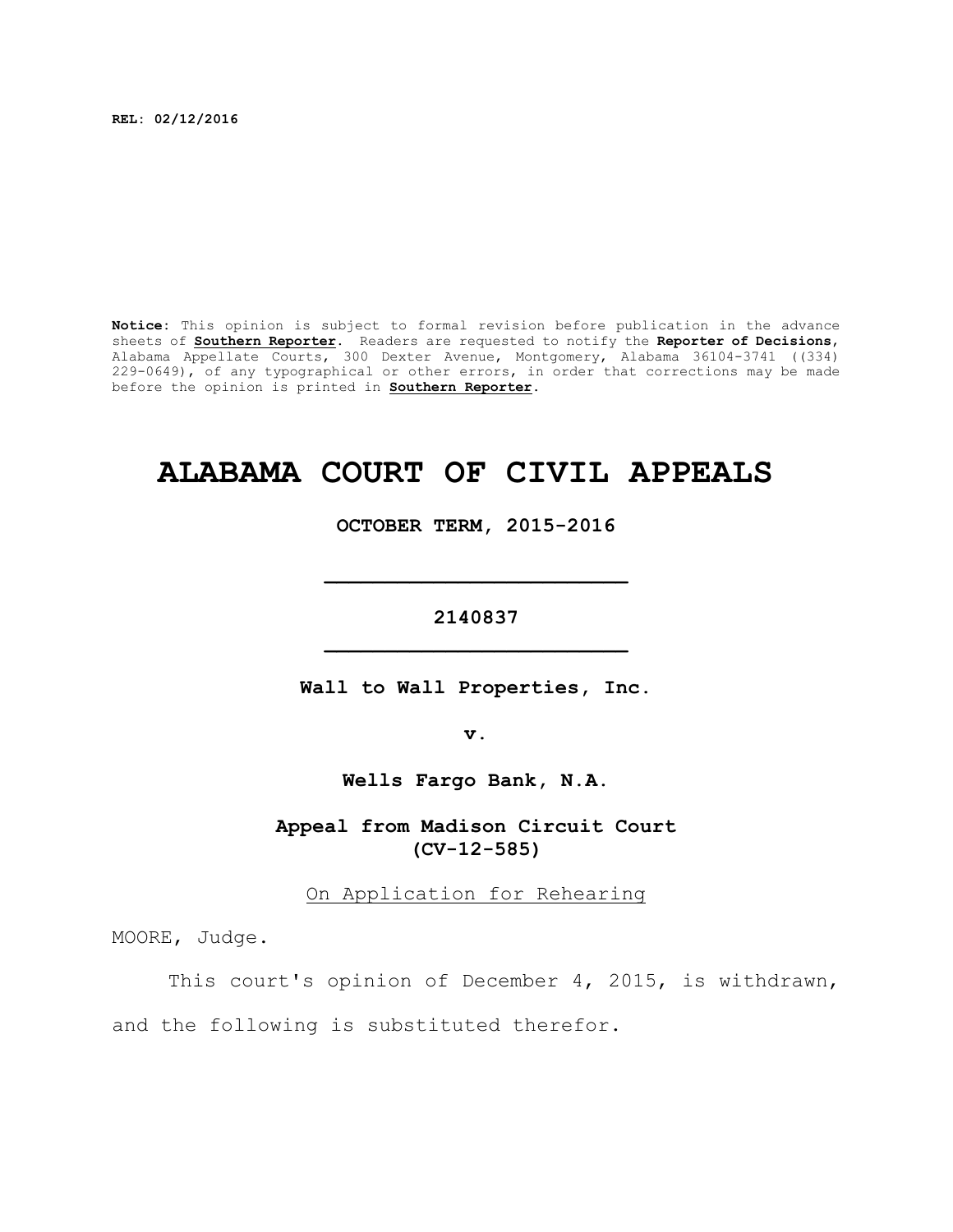Wall to Wall Properties, Inc. ("Wall"), appeals from a judgment entered by the Madison Circuit Court ("the circuit court") in favor of Wells Fargo Bank, N.A. ("Wells Fargo"). We affirm.

# Procedural History

At some point, Wall purchased at a tax sale a parcel of real property ("the property") that was owned by Wells Fargo. On August 31, 2011, the Madison Probate Court ("the probate court") issued a certificate of redemption to Wells Fargo regarding the property. On August 6, 2012, Wall filed in the circuit court a petition requesting that the circuit court issue a writ of mandamus directing the probate court to set aside the certificate of redemption. Wall asserted that the probate court had failed to hold a hearing to verify that Wall had been reimbursed for the preservation improvements it had made to the property and for the costs of insurance premiums it had paid. Wall named Wells Fargo as a respondent to the action as well.

On November 5, 2012, Judge Tommy Ragland, the judge of the probate court, filed a motion to dismiss the petition, arguing that the probate court did not have jurisdiction to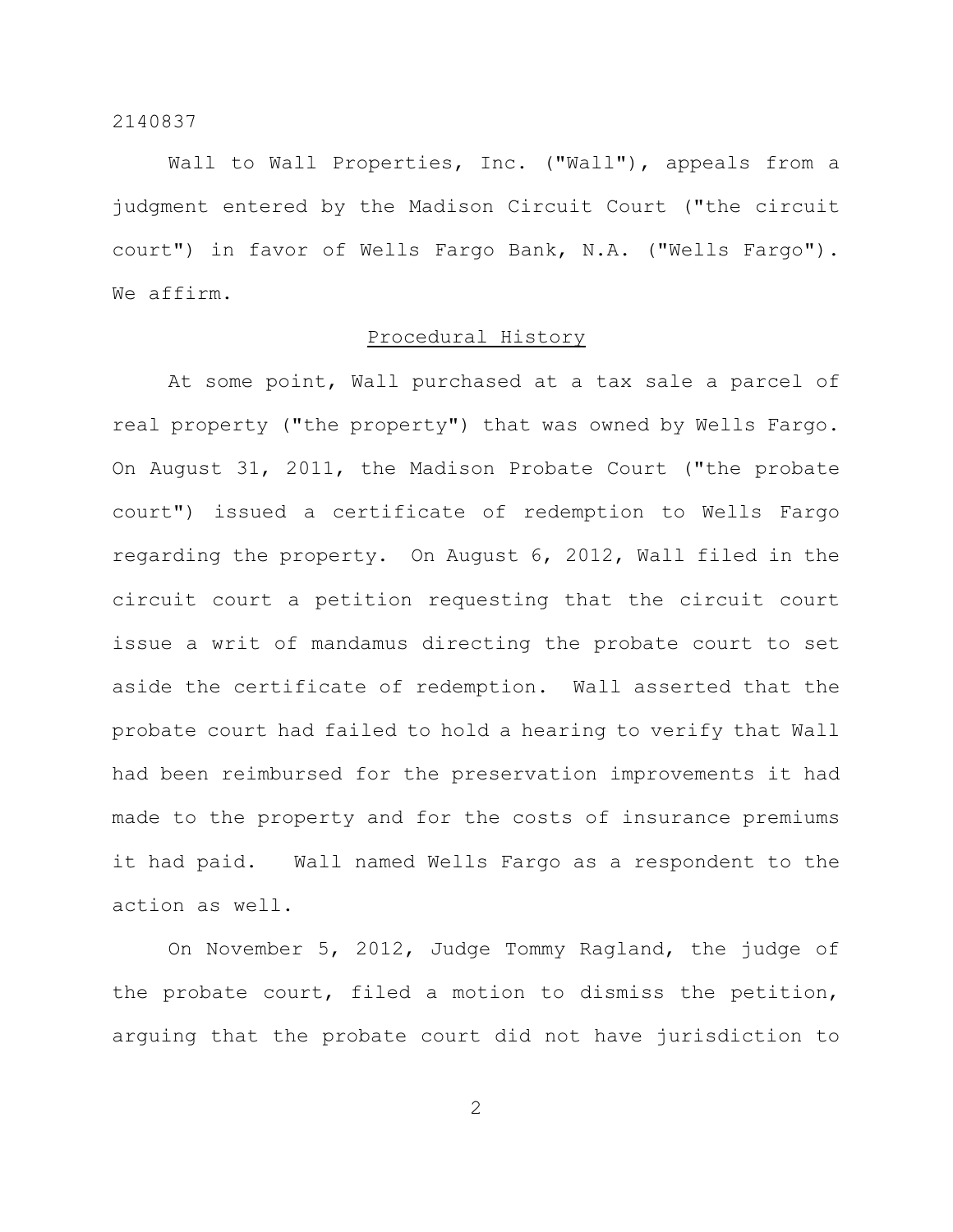make a determination regarding whether Wall was entitled to reimbursement for the preservation improvements it had made to the property or for the insurance premiums it had paid. After a hearing, the circuit court entered an order on January 12, 2013, dismissing Judge Ragland as a respondent, stating: "[T]he costs of improvements are [not] costs that must be paid before a certificate of redemption may be issued by the Probate Judge."

Wells Fargo filed a motion to dismiss the petition for a writ of mandamus on April 19, 2013, which the circuit court initially denied. On August 14, 2013, Wells Fargo answered the petition and filed a counterclaim, alleging that Wall had continued leasing the property to tenants after the certificate of redemption had been issued, setting forth claims of ejectment and unjust enrichment, and requesting an accounting. On January 13, 2014, the circuit court entered an order that, among other things, granted Wells Fargo's motion to dismiss; the circuit court stated that it lacked subjectmatter jurisdiction to consider Wall's mandamus petition and cited cases regarding the requirement of filing a timely petition. On March 14, 2014, Wells Fargo filed a motion for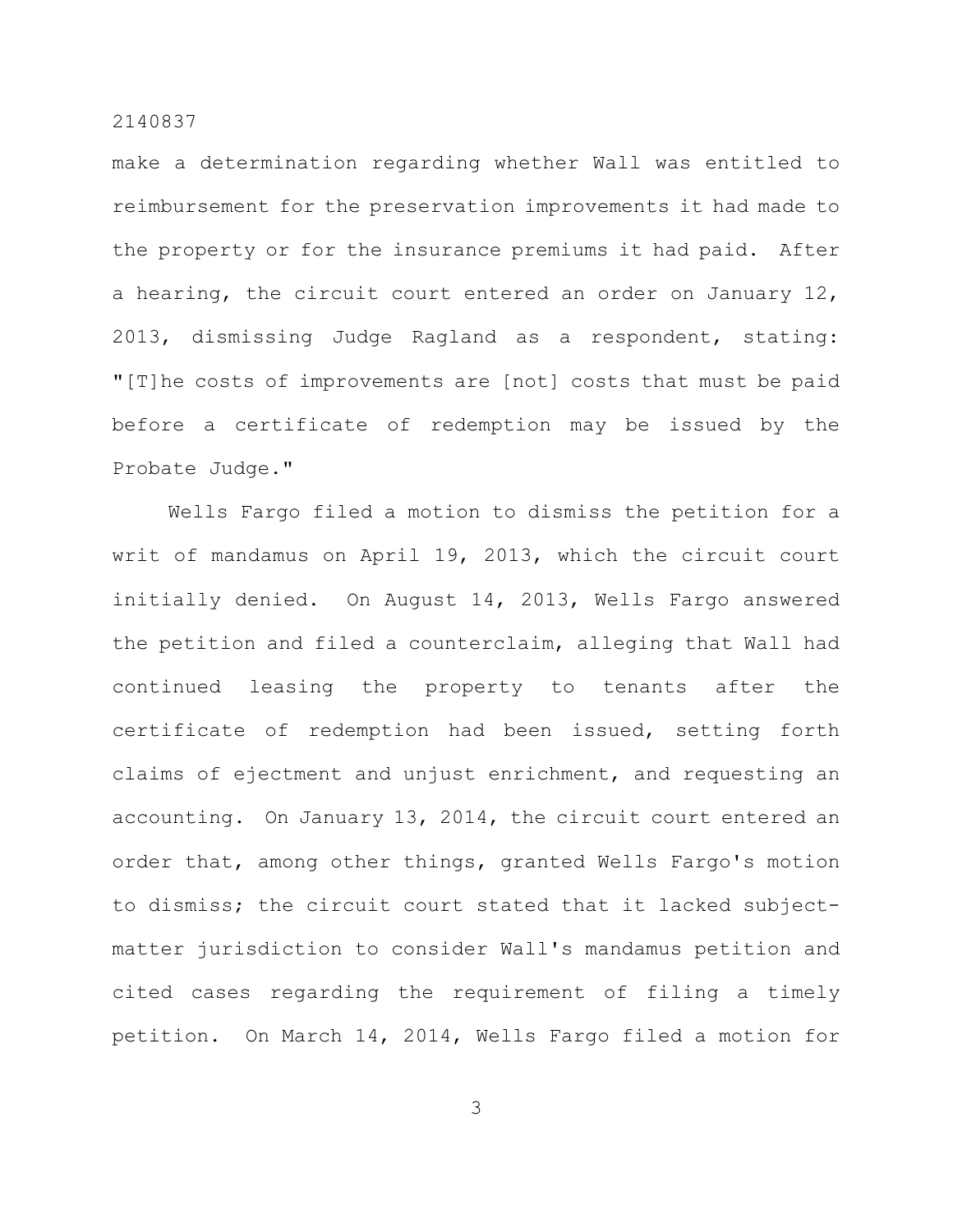a summary judgment on its pending claims against Wall. On February 25, 2015, the trial court entered a summary judgment in favor of Wells Fargo, awarding Wells Fargo damages for Wall's having continued to lease the property after the certificate of redemption was issued.

On March 4, 2015, Wall filed a postjudgment motion. On June 1, 2015, the circuit court entered an order denying Wall's postjudgment motion, noting that Wall's attorney had failed to attend the postjudgment hearing and that the attorney had failed to notify the court that he would not be attending the hearing until the scheduled time of the hearing. On July 10, 2015, Wall filed its notice of appeal to this court. This court transferred the appeal to the supreme court for lack of appellate jurisdiction; that court subsequently transferred the appeal back to this court, pursuant to Ala. Code 1975, § 12-2-7(6).

#### Discussion

In Wall to Wall Properties v. Cadence Bank, NA, 163 So. 3d 384 (Ala. Civ. App. 2014) ("Wall"),<sup>1</sup> this court held that,

 $1$ In Wall, this court incorrectly referred to Wall as "Wall to Wall Properties."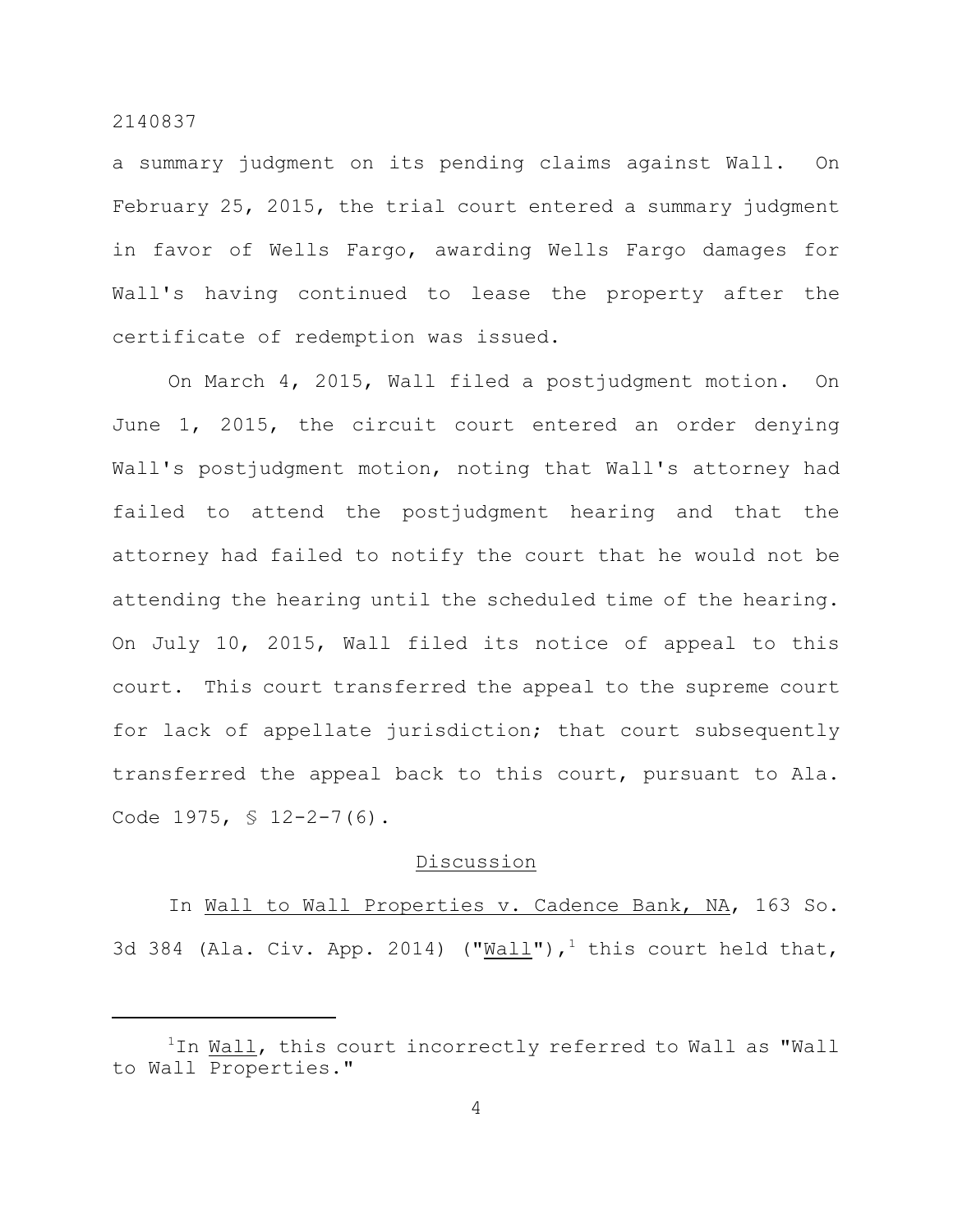before a probate court issues a certificate of redemption on property that was sold at a tax sale, the probate court must first "ascertain whether all amounts due under [Ala. Code 1975, § 40-10-122(c),] have been made." 163 So. 3d at 388. If a probate court issues a certificate of redemption without ascertaining whether the redeeming party has paid all lawful amounts due, a circuit court may, upon a timely filed petition, issue a writ of mandamus to the probate court directing it to vacate the certificate of redemption and to hold a hearing to fulfill its statutory duty. Id. With regard to the timely filing of a mandamus petition under such circumstances, this court stated:

"A petition for a writ of mandamus filed in a circuit court under § 6–6–640, Ala. Code 1975, must be filed without unreasonable delay. See Evans v. Insurance Co. of N. America, 349 So. 2d 1099 (Ala. 1977). Any more specific deadline for filing a petition for a writ of mandamus found in Rule 21, Ala. R. App. P., applies only in the three designated appellate courts in this state and not in the circuit court. See Rule 1, Ala. R. App. P. In this case, Judge Ragland and Cadence argued only that Wall's petition for a writ of mandamus should have been dismissed under Rule 21, Ala. R. App. P., because it was not filed within 42 days of the issuance of the certificate of redemption, the usual period for taking an appeal from a judgment of the probate court. See Rule 4(a)(1), Ala. R. App. P. However, neither Judge Ragland nor Cadence moved the circuit court to dismiss the petition based on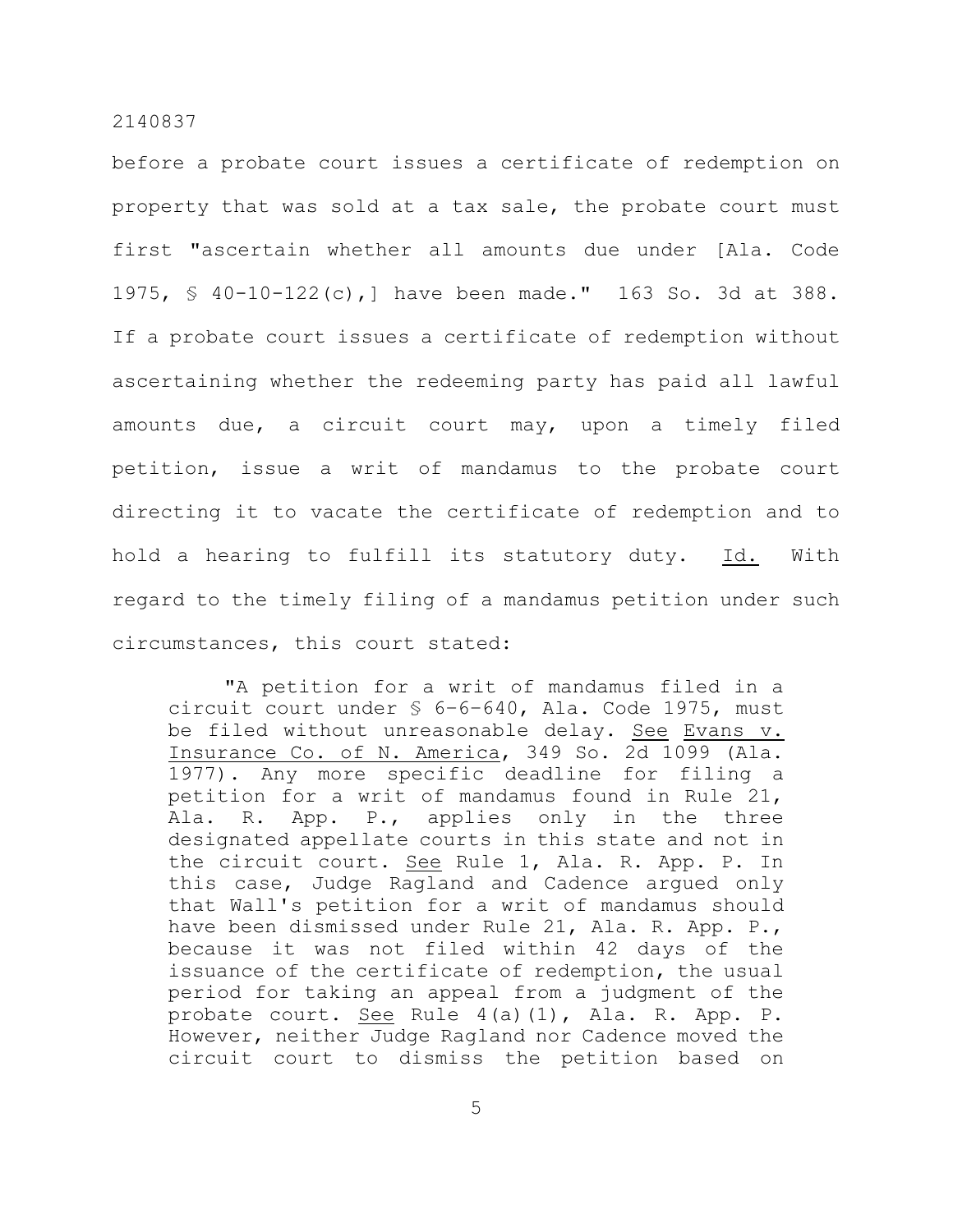Wall's delay in filing its petition beyond a reasonable time or based on their having been prejudiced in some manner by that delay. Hence, the circuit court had no basis for dismissing the petition based on lack of timeliness."

#### 163 So. 3d at 388-89 (footnote omitted).

Wall notes that, in the present case, like in Wall, Wells Fargo relied upon Rule 21, Ala. R. App. P., in its motion to dismiss. However, in response to Wall's postjudgment motion, Wells Fargo also argued that the mandamus petition in the present case, which was filed almost one year after the certificate of redemption was issued, was due to be dismissed under the correct "unreasonable delay" standard set out in § 6-6-640, Ala. Code 1975. The circuit court considered that argument, to which Wall had had an adequate opportunity to respond, before denying Wall's postjudgment motion. Wall argues that it did not unreasonably delay the filing of its petition for a writ of mandamus because, it says, any delay in its filing was a result of Wells Fargo's failure to notify Wall that the certificate of redemption had been issued. Wall does not cite any law requiring a redeeming party to notify a tax-sale purchaser of the issuance of a certificate of redemption, see Rule 28, Ala. R. App. P.; furthermore, Wall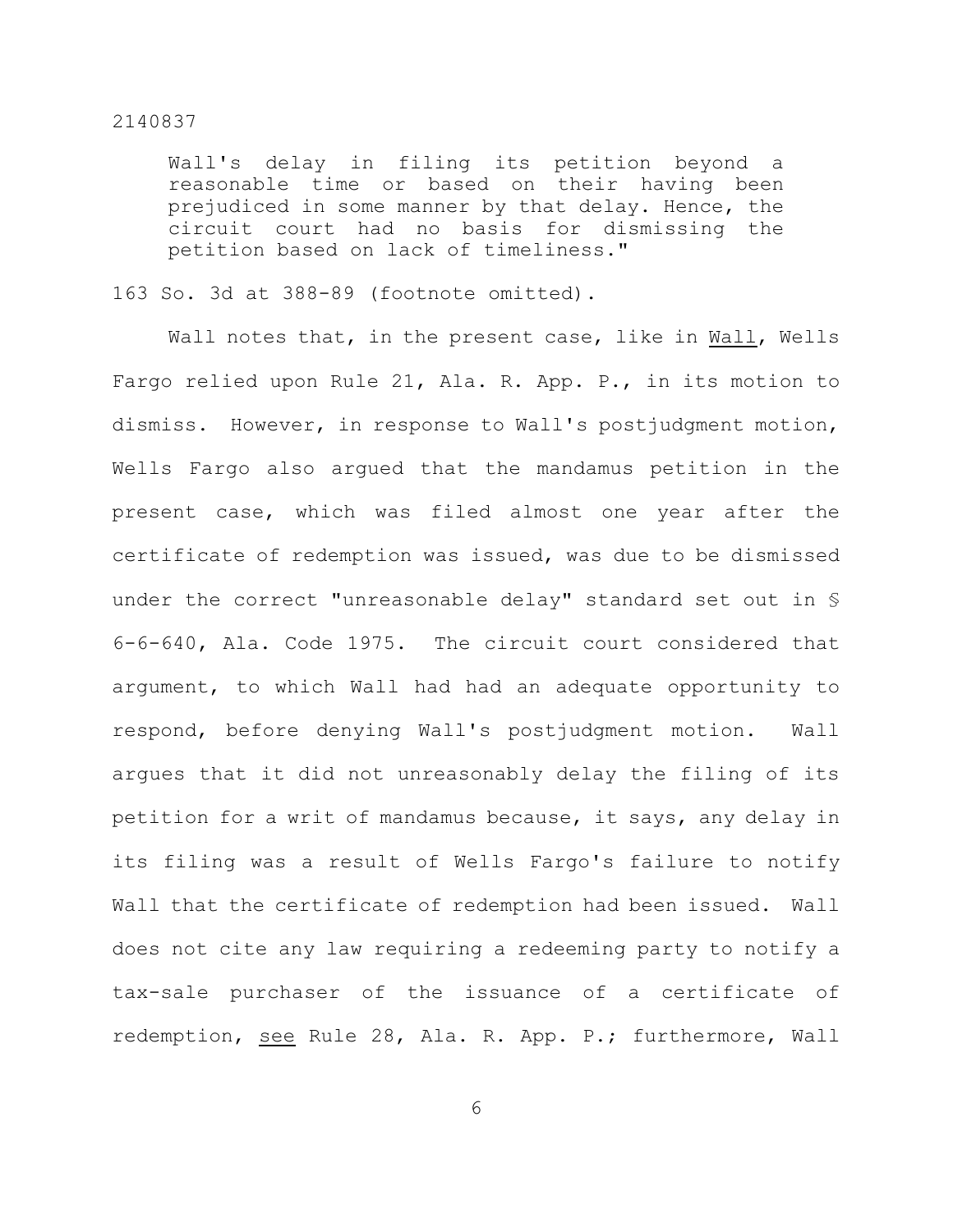does not point to any evidence indicating when it was notified that the certificate of redemption had been issued. Therefore, we cannot conclude that Wall's delay in seeking relief was justified. See, e.g., Dais v. State, 420 So. 2d 278, 279 (Ala. Civ. App. 1982) ("[T]he burden is on appellant to show error in the record.").

Wall also argues that, even if the circuit court correctly dismissed Wall's petition for a writ of mandamus, the circuit court erred in failing to offset the damages it awarded Wells Fargo by the amount of the alleged preservation improvements Wall had made to the property. Any claim Wall may have to an offset would be based on Ala. Code 1975, § 40- 10-122(c)(2) (requiring redeeming party to pay the tax-sale purchaser "[t]he value of all preservation improvements" as part of certificate-of-redemption procedure). We have already concluded that Wall failed to timely file its petition for a writ of mandamus seeking to have the circuit court direct the probate court to vacate its certificate of redemption. Therefore, the certificate of redemption cannot be vacated or revoked. Because the certificate of redemption stands, Wall has no legal claim under  $\frac{1}{2}$  40-10-122(c)(2) for the value of